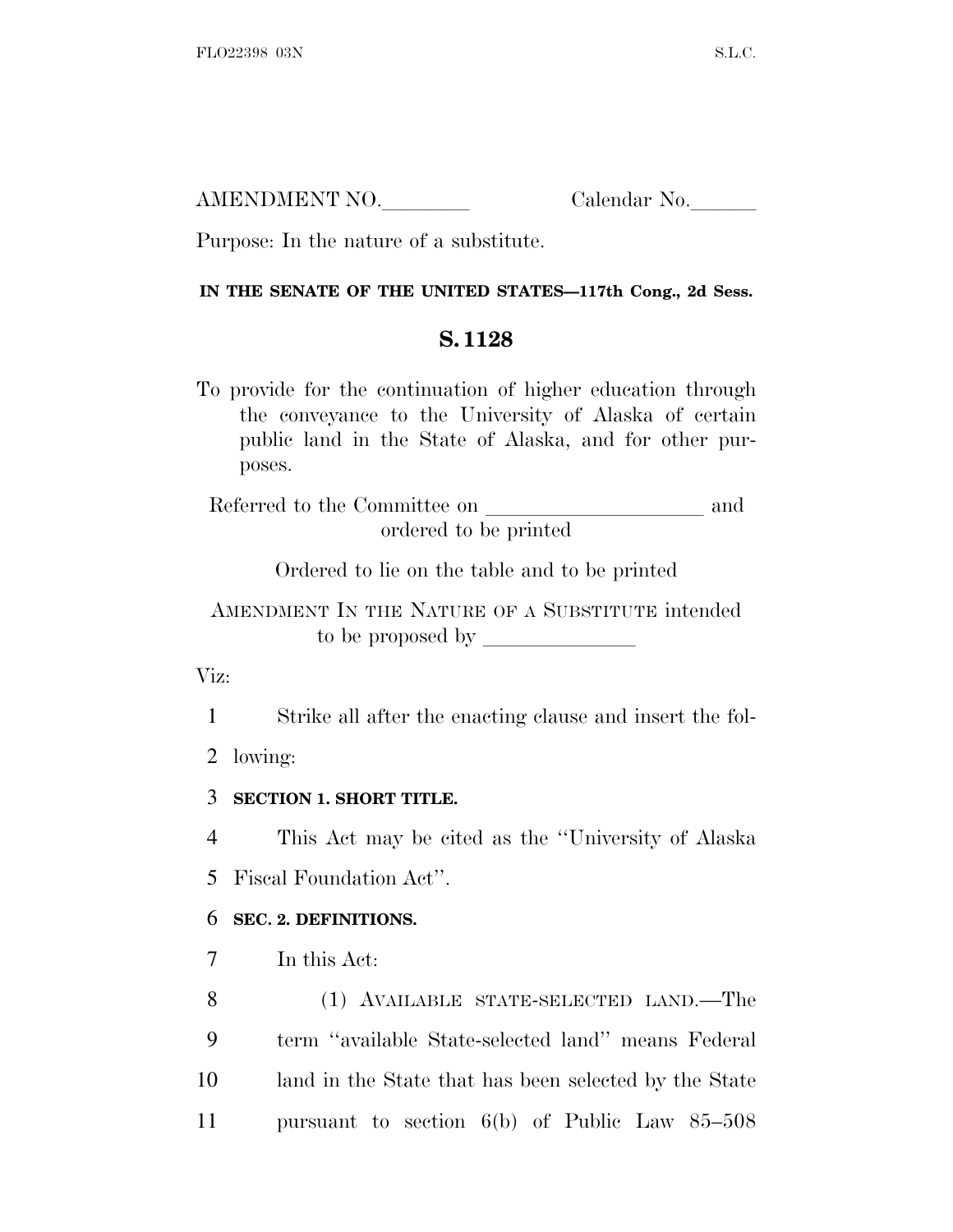FLO22398 03N S.L.C.

| $\mathbf{1}$   | (commonly known as the "Alaska Statehood Act")                  |
|----------------|-----------------------------------------------------------------|
| $\overline{2}$ | (48 U.S.C. note prec. 21), including land upon                  |
| 3              | which the State has, prior to December 31, 1993,                |
| $\overline{4}$ | filed a future selection application under section              |
| 5              | 906(e) of the Alaska National Interest Lands Con-               |
| 6              | servation Act $(43 \text{ U.S.C. } 1635(e))$ , but not conveyed |
| 7              | or patented to the State, pursuant to Public Law                |
| 8              | 85–508 (commonly known as the "Alaska Statehood")               |
| 9              | Act'') $(48 \text{ U.S.C. note prec. } 21)$ .                   |
| 10             | (2) INHOLDING.—The term "inholding" means                       |
| 11             | any interest in land owned by the University with-              |
| 12             | $in-$                                                           |
| 13             | (A) any conservation system unit (as de-                        |
| 14             | fined in section 102 of the Alaska National In-                 |
| 15             | terest Lands Conservation Act (16 U.S.C.                        |
| 16             | $(3102)$ ; or                                                   |
| 17             | (B) any unit of the National Forest Sys-                        |
| 18             | tem in the State.                                               |
| 19             | (3) SECRETARY.—The term "Secretary" means                       |
| <b>20</b>      | the Secretary of the Interior, acting through the Di-           |
| 21             | rector of the Bureau of Land Management.                        |
| 22             | (4) STATE.—The term "State" means the State                     |
| 23             | of Alaska.                                                      |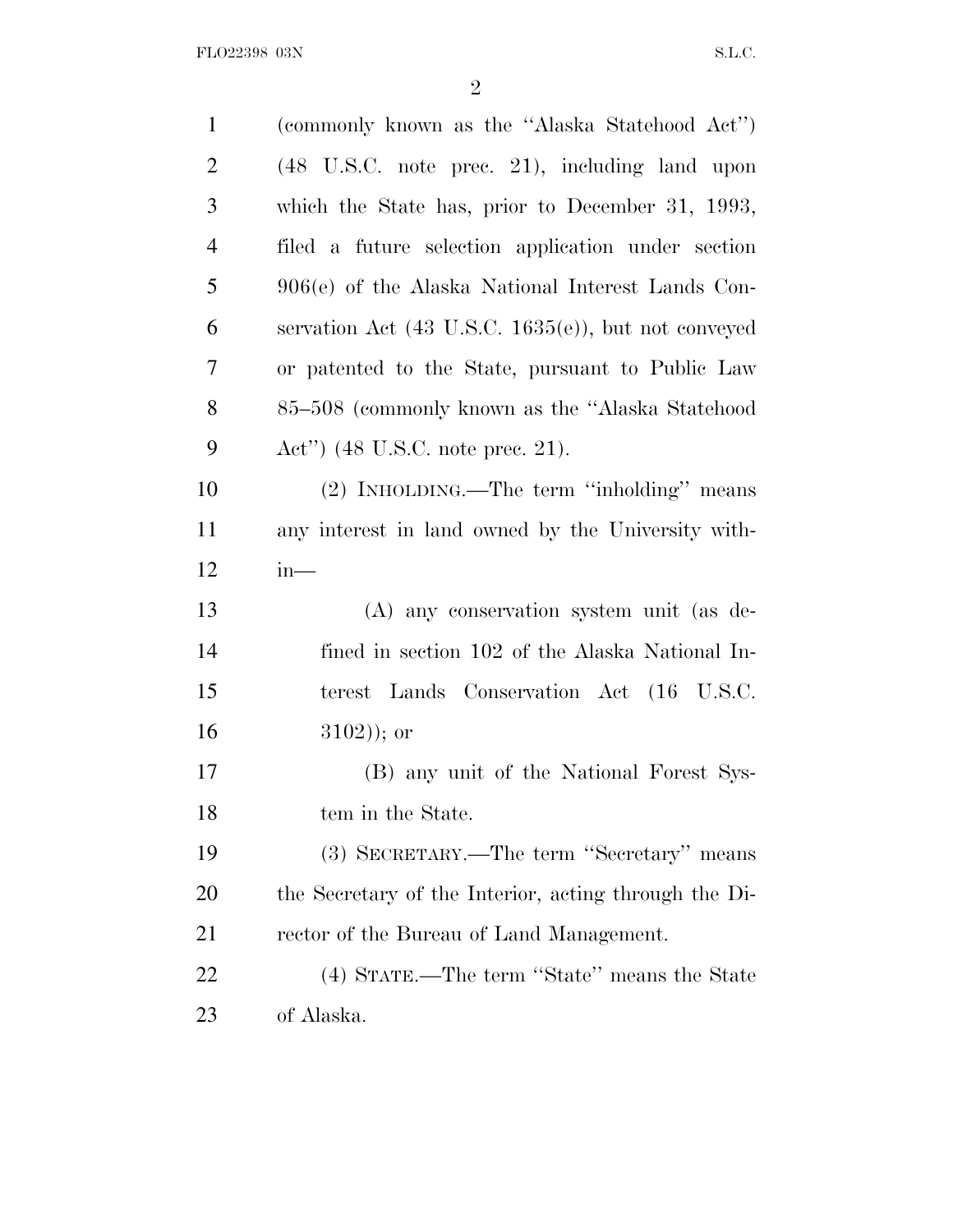(5) UNIVERSITY.—The term ''University'' means the University of Alaska, acting through the Board of Regents. **SEC. 3. ESTABLISHMENT.** The Secretary shall establish a program within the Bureau of Land Management— (1) to identify and convey available State-se- lected land to the University to support higher edu- cation in the State; and (2) to acquire, by purchase or exchange, Uni- versity-owned inholdings in the State. **SEC. 4. IDENTIFICATION OF LAND TO BE CONVEYED TO THE UNIVERSITY.** (a) I<sup>N</sup> GENERAL.—Not later than 4 years after the date of enactment of this Act, the State and the University may jointly identify not more than 500,000 acres of avail- able State-selected land for inclusion in the program es- tablished under section 3, of which not more than 360,000 acres may be conveyed and patented to the University. (b) TECHNICAL ASSISTANCE.—Upon the request of the State and the University, the Secretary shall provide technical assistance in the identification of available State- selected land for inclusion in the program. (c) MAPS.—As soon as practicable after the date on

which the available State-selected land is identified under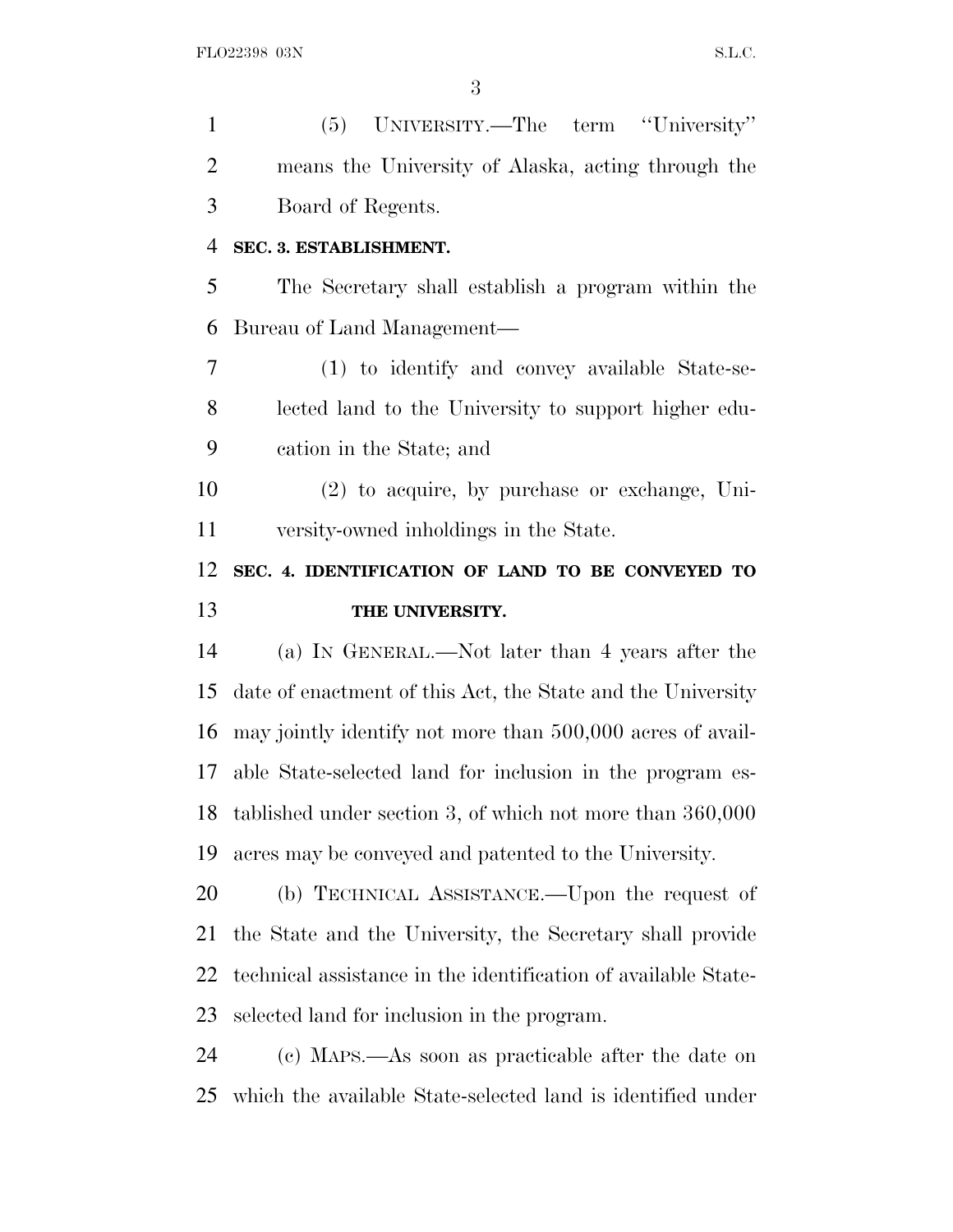subsection (a), the Secretary shall submit to the Com- mittee on Energy and Natural Resources of the Senate and the Committee on Natural Resources of the House of Representatives 1 or more maps depicting the available State-selected land identified for potential conveyance to the University.

 (d) CONVEYANCE.—Subject to subsection (e), if the State and the University notify the Secretary in writing that the State and the University jointly concur with the conveyance of all or a portion of the available State-se- lected land identified under subsection (a), and that the State will conditionally relinquish the selection rights of the State to the land covered by the notification on the issuance of the land being tentatively approved, and will fully relinquish those selection rights on final patent by the Secretary to the University, the Secretary shall convey the applicable identified available State-selected land to the University, subject to valid existing rights, in the same manner and subject to the same terms, conditions, and limitations as is applicable to the State under section 6(b) of Public Law 85–508 (commonly known as the ''Alaska Statehood Act'') (48 U.S.C. note prec. 21) and other ap- plicable law, to be held in trust for the exclusive use and benefit of the University, to be administered in accordance with section 6.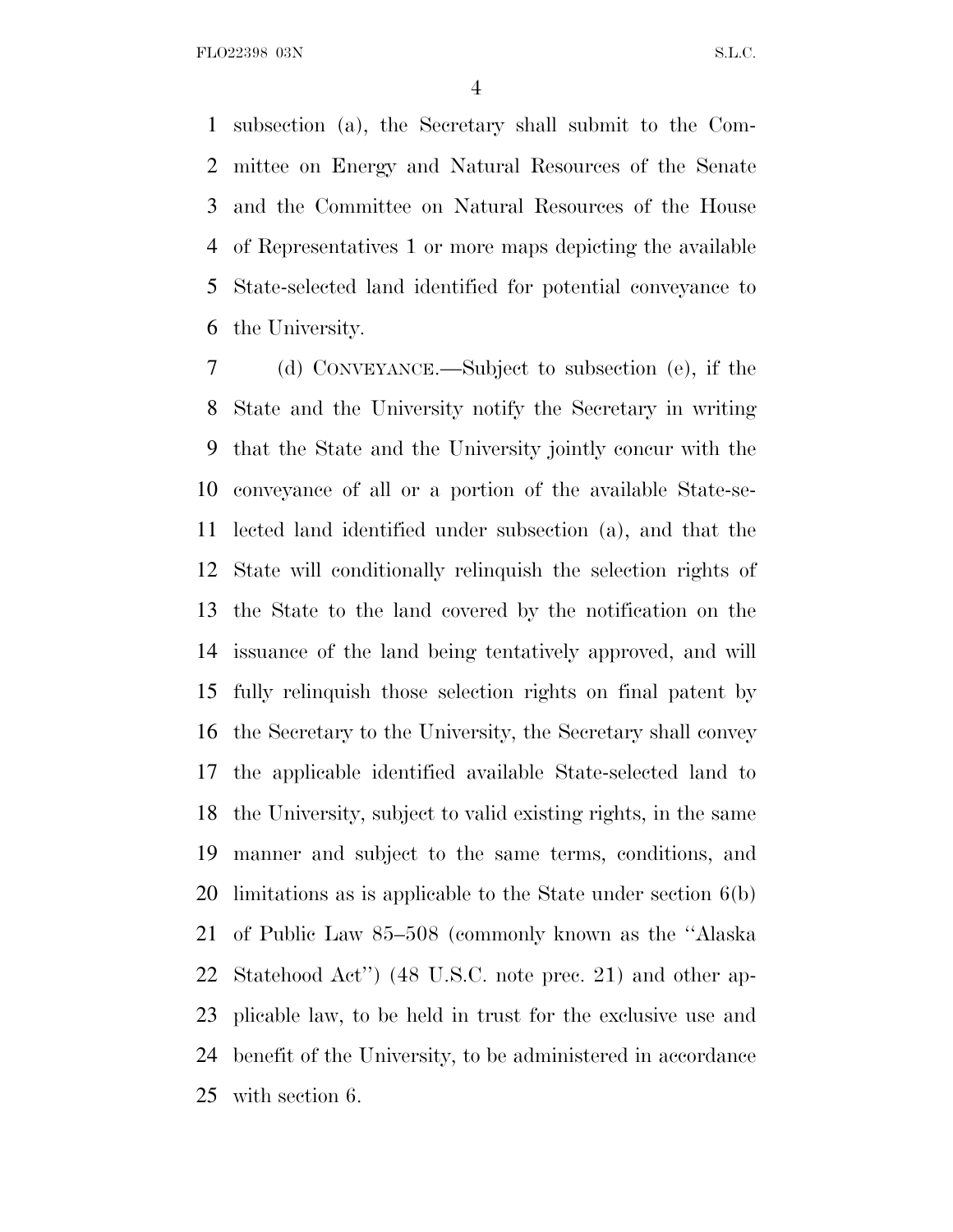| $\mathbf{1}$   | (e) TERMS AND CONDITIONS.—                                                          |
|----------------|-------------------------------------------------------------------------------------|
| $\overline{2}$ | (1) MAXIMUM ACREAGE.—Subject to paragraph                                           |
| 3              | (3), the Secretary shall convey not more than a total                               |
| $\overline{4}$ | of 360,000 acres of available State-selected land to                                |
| 5              | the University under this section, not to exceed the                                |
| 6              | remaining entitlement of the State under section                                    |
| $\overline{7}$ | $6(b)$ of Public Law $85-508$ (commonly known as the                                |
| 8              | "Alaska Statehood Act") (48 U.S.C. note prec. 21).                                  |
| 9              | (2) LETTERS OF CONCURRENCE.—For purposes                                            |
| 10             | of subsection (d) and subject to the maximum acre-                                  |
| 11             | age limitation under subsection (a), the State and                                  |
| 12             | the University may submit to the Secretary 1 or                                     |
| 13             | more joint letters of concurrence identifying parcels                               |
| 14             | of available State selected land for conveyance as a                                |
| 15             | subset of the total acres to be conveyed under this                                 |
| 16             | section.                                                                            |
| 17             | <b>(3)</b><br>ACREAGE<br><b>CHARGED</b><br>$\operatorname{AGAINST}$<br>$\rm ALASKA$ |
| 18             | STATEHOOD ACT ENTITLEMENT.—The acreage of                                           |
| 19             | land conveyed to the University under this section                                  |
| 20             | shall be charged against the remaining entitlement                                  |
|                |                                                                                     |

 of the State under section 6(b) of Public Law 85– 508 (commonly known as the ''Alaska Statehood Act'') (48 U.S.C. note prec. 21).

 (4) SURVEY COSTS.—In accordance with Public Law 85–508 (commonly known as the ''Alaska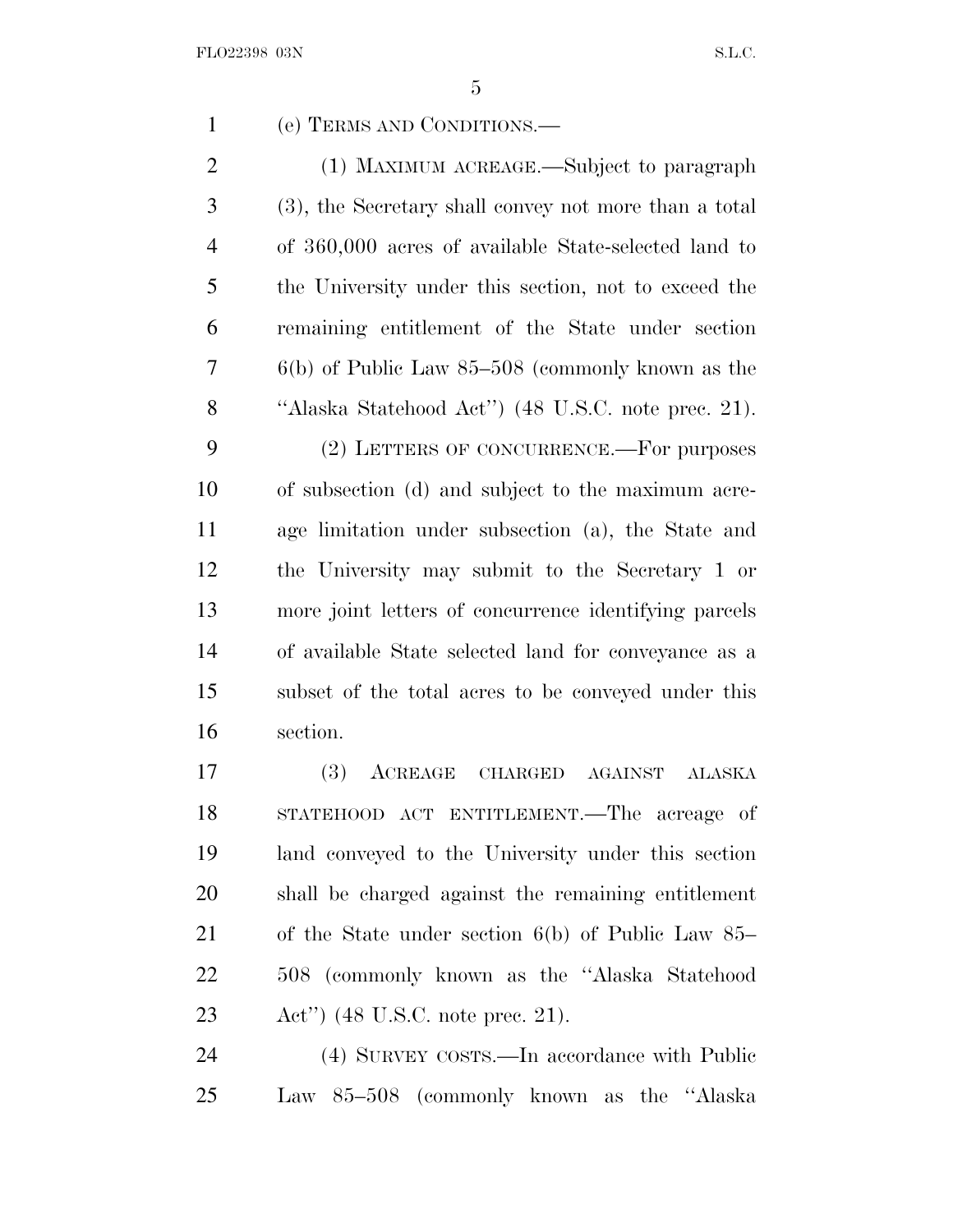Statehood Act'') (48 U.S.C. note prec. 21), the Sec- retary shall be responsible for the costs of required surveys.

 (5) SUBMERGED LANDS.—Lands beneath navi- gable waters (as defined in section 2 of the Sub- merged Lands Act (43 U.S.C. 1301)) shall not be available for conveyance to the University under the program established under section 3.

#### **SEC. 5. UNIVERSITY OF ALASKA INHOLDINGS.**

 (a) I<sup>N</sup> GENERAL.—The Secretary or the Secretary of Agriculture, as appropriate, may acquire by purchase or exchange, with the consent of the University, University-owned inholdings within Federal land in the State.

 (b) APPRAISALS.—The value of the land to be ex- changed or acquired under this section shall be determined by the Secretary or the Secretary of Agriculture, as appro-priate, through appraisals conducted—

18 (1) in accordance with— (A) the Uniform Appraisal Standards for Federal Land Acquisitions; and (B) the Uniform Standards of Professional Appraisal Practice; and (2) by a qualified appraiser mutually agreed to by the Secretary or the Secretary of Agriculture, as appropriate, and the University.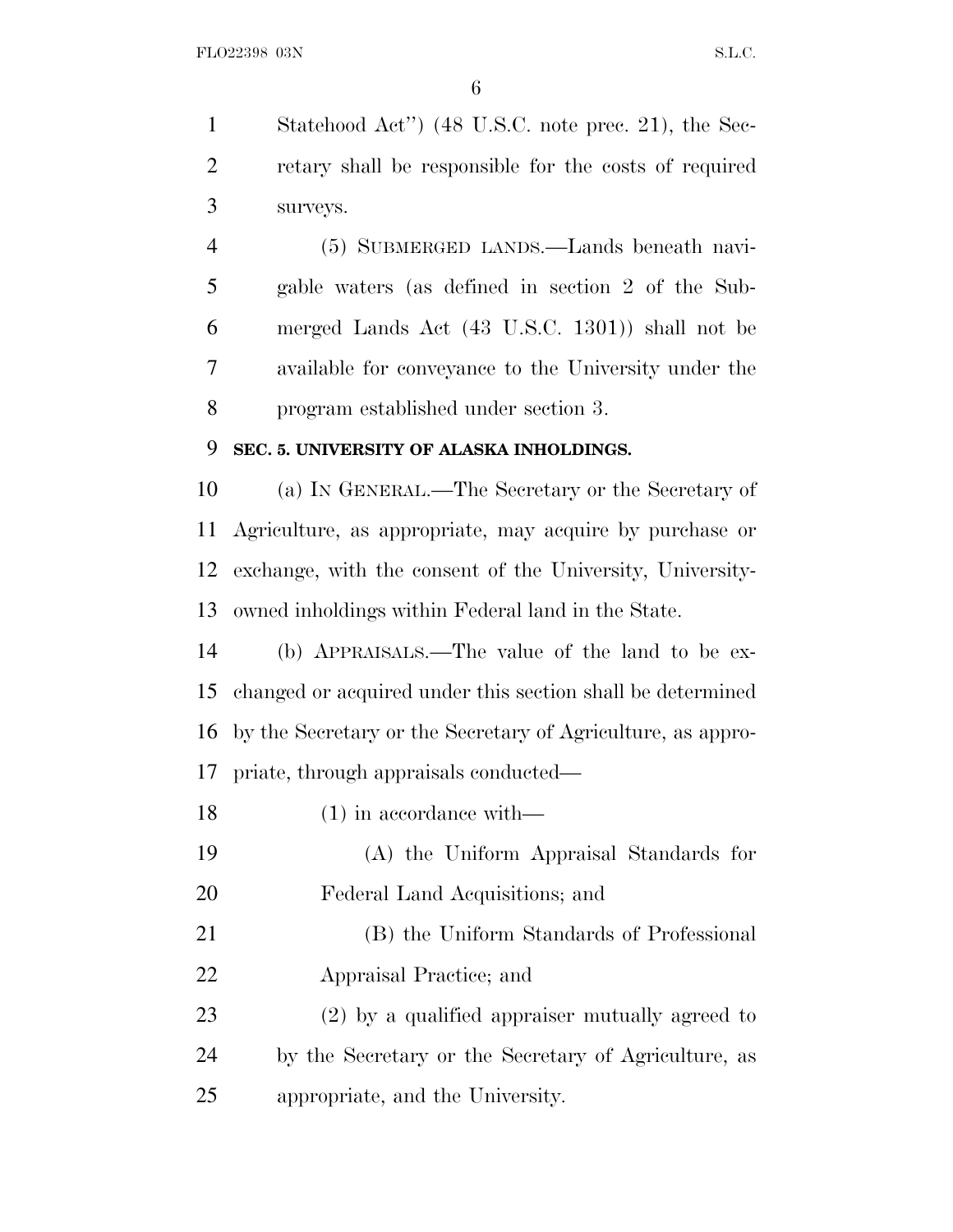(c) EQUAL VALUE EXCHANGES.—For any land ex- change entered into under this section, the Federal land and University-owned inholdings exchanged shall be of equal value.

 (d) PURCHASE ACQUISITIONS.—Pursuant to chapter 2003 of title 54, United States Code, amounts in the Land and Water Conservation Fund established by section 200302 of that title may be used for the purchase of Uni- versity-owned inholdings within Federal land in the State under this section.

 (e) REQUIREMENT.—Any land acquired by the United States under this section shall be administered in accordance with the laws (including regulations) applica- ble to the conservation system unit or unit of the National Forest System in which the land is located.

#### **SEC. 6. ADMINISTRATION OF CONVEYED OR EXCHANGED**

**LAND.**

 All available State-selected land that is tentatively ap- proved or conveyed to the University under this Act, and all land or assets acquired by the University through an exchange under this Act, together with the income there- from and the proceeds from any dispositions thereof, shall be administered by the University in trust to meet the nec- essary expenses of higher education programs, similar to prior Federal land grants to the University.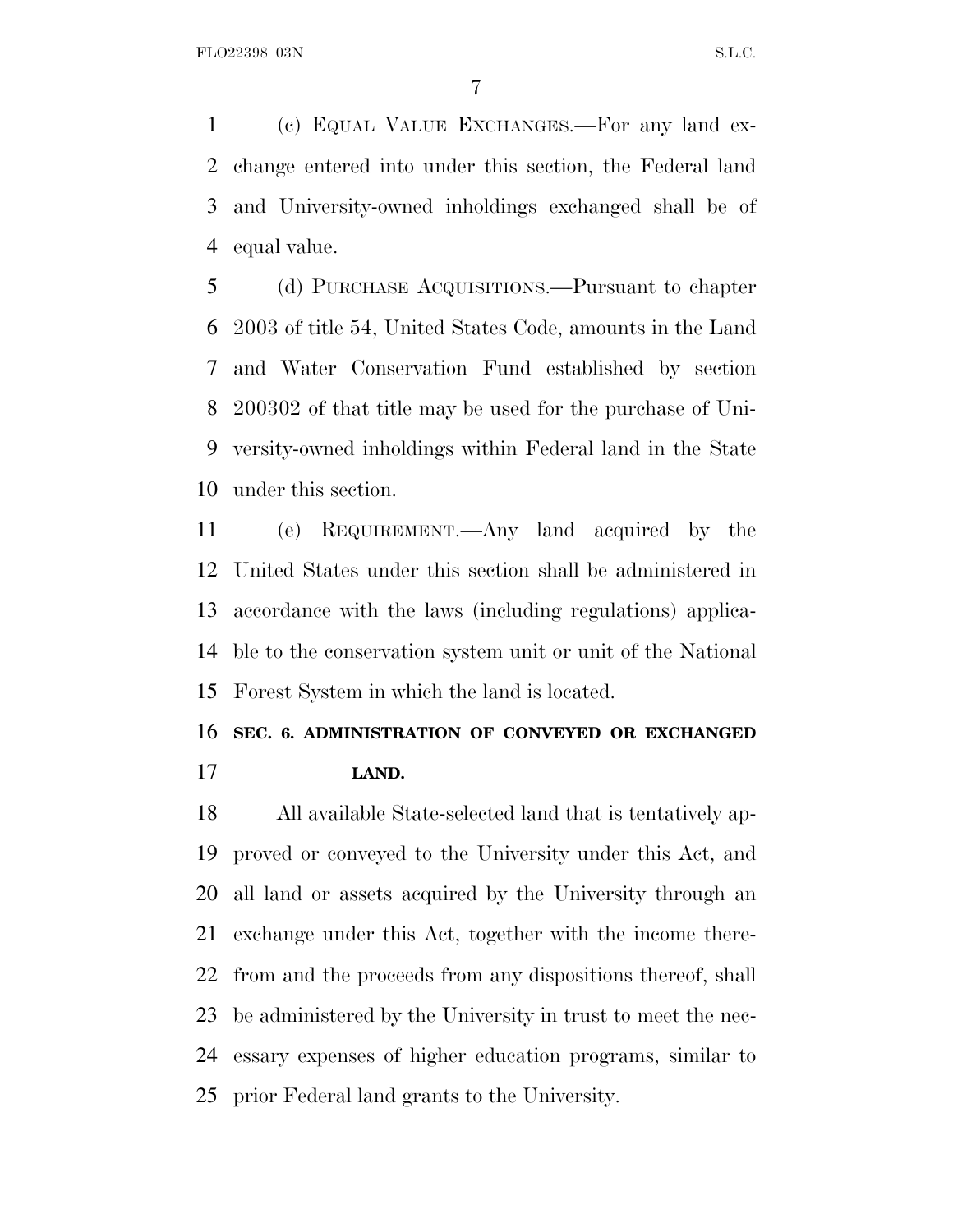### **SEC. 7. STATE AND UNIVERSITY PARTICIPATION.**

 Nothing in this Act requires the State or the Univer-sity—

 (1) to participate in the program established under section 3; or

 (2) to enter into sales or exchanges of Univer-sity-owned inholdings under section 5.

## **SEC. 8. CONGRESSIONAL NOTIFICATION.**

 Not later than 90 days after the date of any convey- ance and patent to the University under this Act, the Sec- retary shall notify the Committee on Energy and Natural Resources of the Senate and the Committee on Natural Resources of the House of Representatives of the land con-veyed and patented.

# **SEC. 9. NO EFFECT ON ALASKA STATEHOOD ACT ENTITLE-MENT UNAFFECTED.**

 Except for any available State-selected land conveyed under section 4 and charged against the remaining entitle- ment of the State under section 6(b) of Public Law 85– 508 (commonly known as the ''Alaska Statehood Act'') (48 U.S.C. note prec. 21)—

 (1) the operation of the program established under section 3 shall not diminish or alter the rights of the State to receive the entitlement of the State in any way; and